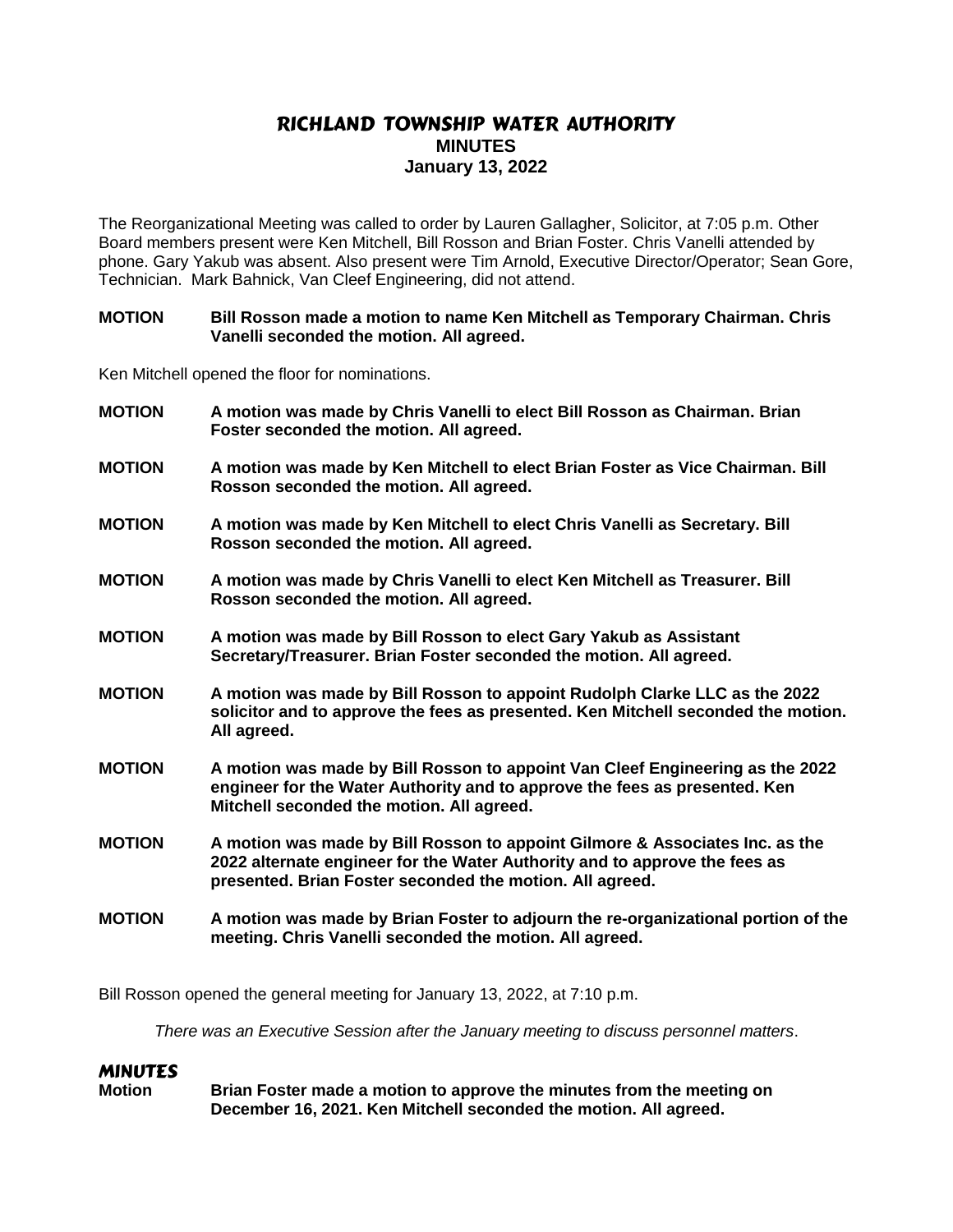# PRESENTATION OF BILLS

**Motion Chris Vanelli made a motion to approve the December bills and payroll. Ken Mitchell seconded the motion. All agreed.**

# EXECUTIVE DIRECTOR'S REPORT

## **Richlandtown Borough**

- We visit the pump stations twice a day for chlorine residual monitoring
- General discussion on the Richlandtown Borough Operations

## **Updates on Pump Stations**

Tim provided a report on the Authority's facilities:

## *Walnut Bank Farm*:

- Normal daily operations and maintenance
- Still waiting on Scada parts for Well #3
- Still waiting for heater parts

#### *Sweetbriar:*

- Normal daily operations and maintenance
- Still waiting for heater parts

## *Richland Court*:

- Normal daily operations and maintenance
- Still waiting for heater parts

## *Paletown Road well*:

Normal daily operations and maintenance

## **Sampling**

• Monthly coliform samples were taken

# SOLICITOR'S REPORT

No report.

# ENGINEER'S REPORT

No report.

# OPERATIONS REPORT

There has been a significant decline in usage as we go through the winter.

Tim Arnold commended Sean Gore and April Hillaert for keeping RTWA running smoothly during his absence due to COVID.

*Customer Care Calls:*

- 1. Richland Court no water pressure. The problem was the water softener.
- 2. Claridon Court low water pressure. Sean bypassed the softener, if that didn't work the owner would have to replace the PRV.
- 3. S. Old Bethlehem Pike Pressure too high, PRV needed to be replaced.